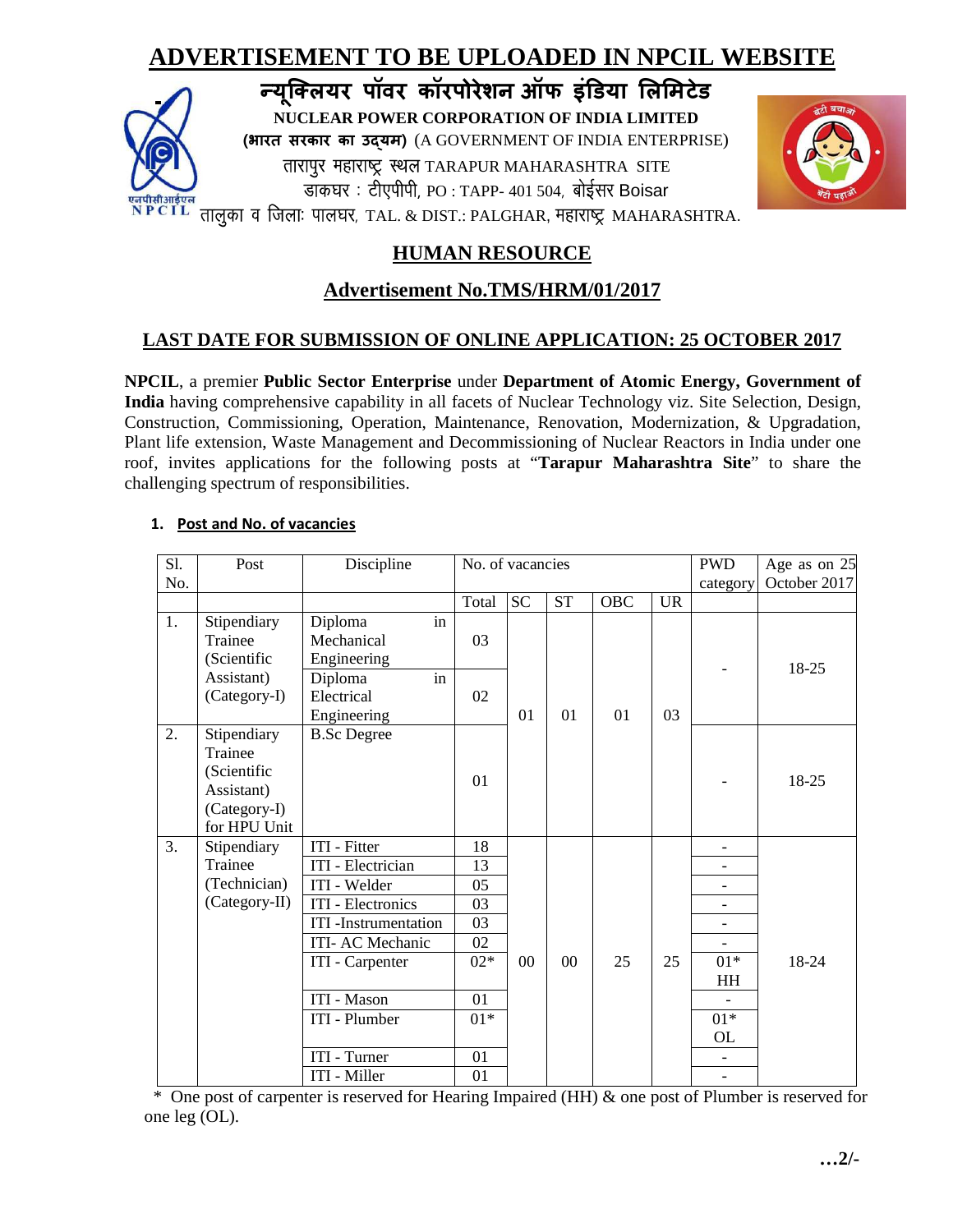#### **2. Educational Qualifications :**

| SI. | <b>Name of Post</b>          | <b>Essential qualification &amp; Experience</b>                              |  |  |  |
|-----|------------------------------|------------------------------------------------------------------------------|--|--|--|
| No. |                              |                                                                              |  |  |  |
| a.  | <b>Stipendiary Trainee/</b>  | Diploma with not less than 60% marks in Mechanical or Electrical<br>a.       |  |  |  |
|     | <b>Scientific Assistant</b>  | Engineering recognized by the Government of India, Ministry of               |  |  |  |
|     | (ST/SA) (Category-I)         | Human Resource Development. The Diploma in Engineering should                |  |  |  |
|     |                              | be of three years duration after SSC/HSC.                                    |  |  |  |
|     |                              | <b>b.</b> Should have had English as one of the subjects either at SSC or at |  |  |  |
|     |                              | HSC level examination.                                                       |  |  |  |
|     |                              | <u>Note</u> : Diploma acquired through lateral entry to $2nd$ year after     |  |  |  |
|     |                              | completion of $X (SSC) + ITI$ will not be considered for the post.           |  |  |  |
| b.  | <b>Stipendiary Trainee /</b> | a. B.Sc. with a minimum of 60% marks. B.Sc. shall be with <b>Physics</b> as  |  |  |  |
|     | <b>Scientific Assistant</b>  | principal and Chemistry/Mathematics/Statistics/Electronics &                 |  |  |  |
|     | for HPU                      | Computer Science as subsidiary OR with Chemistry as principal                |  |  |  |
|     | (ST/SA) (Category-I)         | and Physics/Mathematics/Statistics/Electronics & Computer Science            |  |  |  |
|     |                              | as subsidiary OR with Physics, Chemistry and Mathematics as                  |  |  |  |
|     |                              | subjects with equal weightage. Mathematics at H.S.C. $(10+2)$ level          |  |  |  |
|     |                              | is essential.                                                                |  |  |  |
|     |                              | b. Candidates having Mathematics as the principal subject at B.Sc.           |  |  |  |
|     |                              | are not eligible.                                                            |  |  |  |
|     |                              | c. Should have had English as one of the subjects either at SSC or at        |  |  |  |
|     |                              | HSC level examination.                                                       |  |  |  |
| c.  | <b>Stipendiary Trainee /</b> | a. SSC (10 years) with not less than 50% marks in Science and                |  |  |  |
|     | <b>Technician (ST/TM)</b>    | Mathematics individually                                                     |  |  |  |
|     | (Category II)                | b. 2 years ITI certificate (For Trades for which the duration of the ITI     |  |  |  |
|     |                              | course is less than 2 years, the candidates shall have atleast one year      |  |  |  |
|     |                              | relevant working experience after completion of the course.                  |  |  |  |
|     |                              | c. Shall have English as one of the subjects at east at SSC level            |  |  |  |
|     |                              | examination.                                                                 |  |  |  |

#### **3. Relaxation in Education Qualification to Project Affected Persons (PAPs) of TAPS-1&2 and TAPS-3&4.**

| SI. | <b>Name of Post</b>          | <b>Essential qualification &amp; Experience</b>                         |
|-----|------------------------------|-------------------------------------------------------------------------|
| No. |                              |                                                                         |
| 1.  | <b>Stipendiary Trainee /</b> | Pass in SSC with Science and Mathematics and English as one of the      |
|     | <b>Technician (ST/TM)</b>    | subjects at SSC level examination with 2 years ITI. Wherever for        |
|     | (Category II)                | trades for which the ITI course is less than 2 years, 1 year experience |
|     |                              | in the relevant area after completion of the course shall be required.  |

 The Project Affected Person (PAP) fulfilling the requirements for any post as per advertisement should upload valid PAP certificate issued by the District Authority.

The following persons fall within the definition of PAP.

The title holder of the land/house, his spouse and dependents form a family, whose land has been acquired for TAPS 1&2/TAPS 3&4. The adults are considered as "Hissedars/Co-heirs of the ancestral property and as such are treated as families. **Married daughters, cousins, nieces, nephews and grandchildren do not form part of the "family".** 

 The applications of such Project Affected candidates from whose family no one has got employment under PAP category in NPCIL on regular basis will only be considered for relaxation under PAP category. Other than PAPs of TAPS-1&2 and TAPS-3&4 are not eligible for any relaxation.